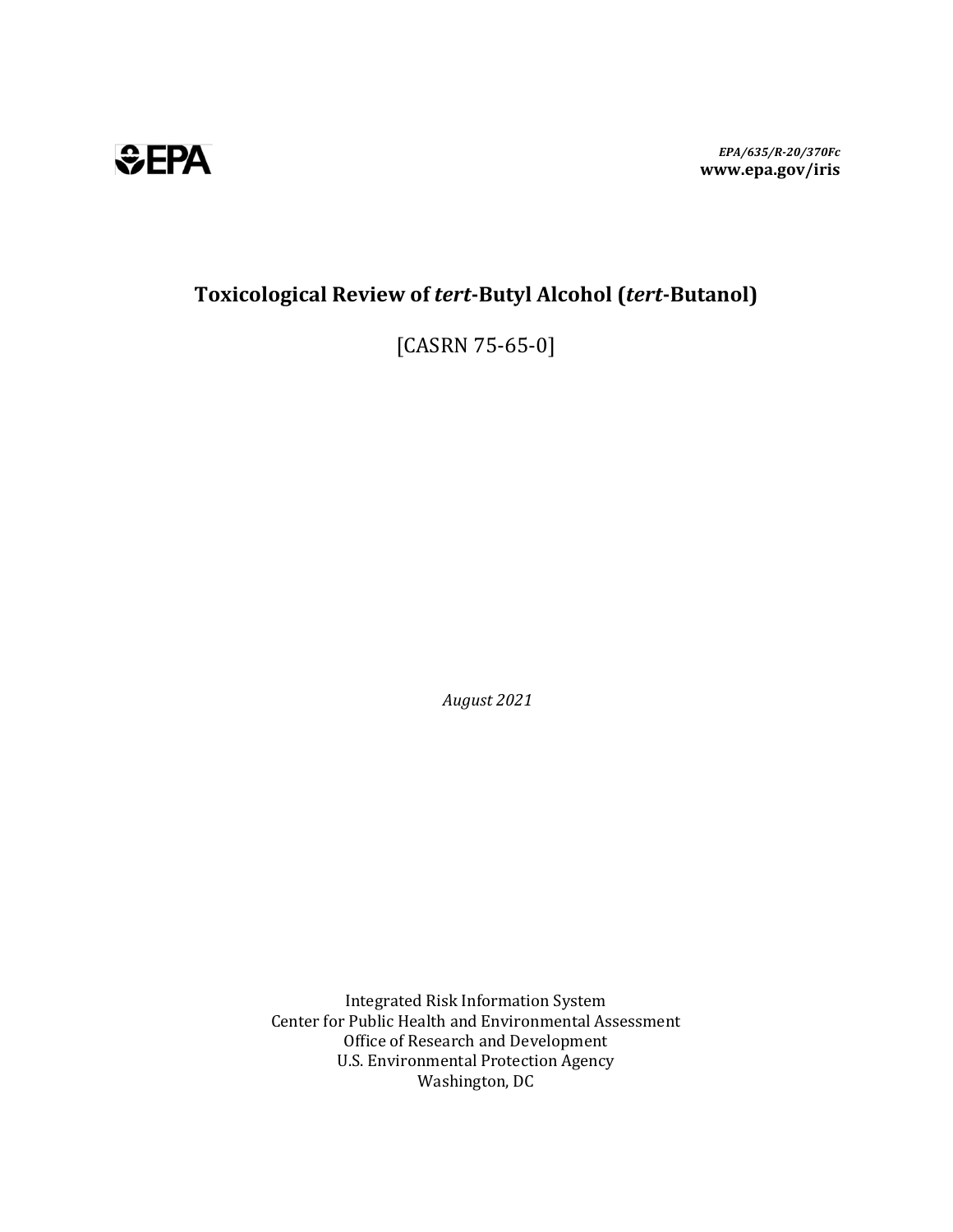# *Summation of Occurrence and Health Effects*

*tert*-Butanol is produced by humans for multiple purposes, such as a solvent for paints, a denaturant for ethanol and several other alcohols, an agent for dehydrating, and in the manufacture of flotation agents, fruit essences, and perfumes. *tert*-Butanol also is a primary metabolite of methyl *tert*-butyl ether (MTBE) and ethyl *tert*-butyl ether (ETBE). Exposure to *tert*-butanol occurs primarily through breathing air containing *tert*-butanol vapors and consuming contaminated water or foods. Exposure can also occur through direct skin contact.

Animal studies demonstrate that chronic oral exposure to *tert*-butanol is associated with kidney and thyroid effects. No chronic inhalation exposure studies have been conducted. Evidence is suggestive of carcinogenic potential for *tert*-butanol, based on thyroid tumors in male and female mice and renal tumors in male rats.

# **EFFECTS OTHER THAN CANCER OBSERVED FOLLOWING ORAL EXPOSURE**

Kidney effects are a potential human hazard of oral exposure to *tert*-butanol. Kidney toxicity was observed in males and females in two strains of rats. Kidney weights were increased in male and female rats after 13 weeks or 15 months of treatment. Histopathological examination in male and female rats showed increased incidence or severity of nephropathy after 13 weeks of oral exposure, increases in severity of nephropathy after 2 years of oral exposure, and increased transitional epithelial hyperplasia after 2 years of oral exposure. Additionally, increased suppurative inflammation was noted in females after 2 years of oral exposure. In one strain of mice, the only kidney effect observed was an increase in kidney weight (absolute or relative) in female mice after 13 weeks, but no treatment-related histopathological lesions were reported in the kidneys of male or female mice at 13 weeks or 2 years. A mode of action (MOA) analysis determined that *tert*-butanol exposure induces a male rat-specific alpha 2u-globulin-associated nephropathy. *tert*-Butanol, however, is a weak inducer of alpha 2u-globulin nephropathy, which is not the sole process contributing to renal tubule nephropathy. Chronic progressive nephropathy (CPN) might also be involved in some noncancer effects, but the data are complicated by alpha 2u-globulin nephropathy in males. Effects attributable to alpha 2u-globulin nephropathy in males were not considered for kidney hazard identification. Females are not affected by alpha 2u-globulin nephropathy, so changes in kidney weights, transitional epithelial hyperplasia, suppurative inflammation, and severity and incidence of nephropathy in female rats are considered to result from *tert*-butanol exposure and are appropriate for identifying a hazard to the kidney.

At this time, evidence of selective developmental toxicity, neurodevelopmental toxicity, and reproductive system toxicity following *tert*-butanol exposure is inadequate with minimal effects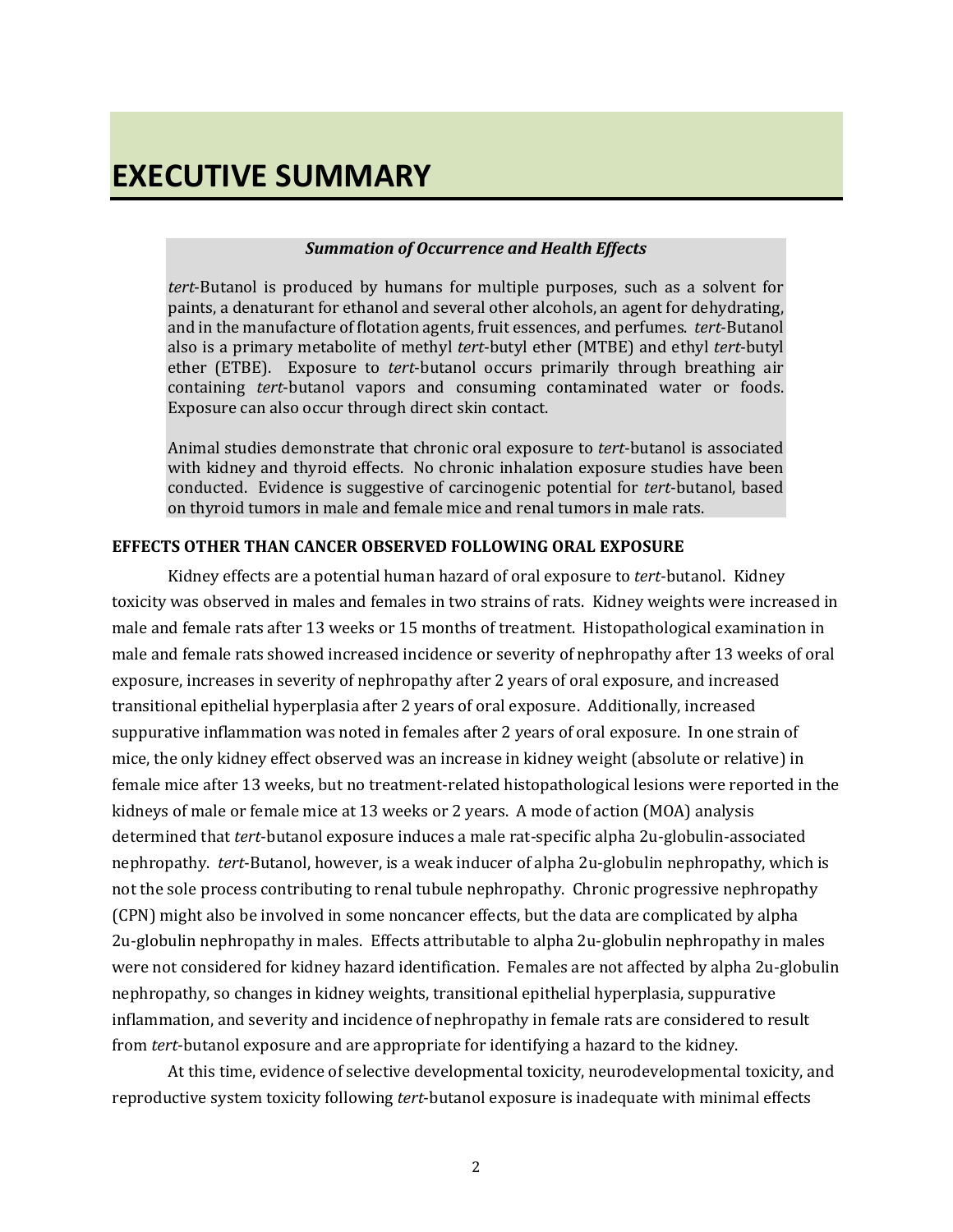observed at otherwise toxic dose levels. The available information also is inadequate to draw conclusions regarding liver and urinary bladder toxicity because of lack of consistency and lack of progression, respectively.

## **ORAL REFERENCE DOSE (RFD) FOR EFFECTS OTHER THAN CANCER**

Kidney toxicity, represented by increases in severity of nephropathy in female rats, was chosen as the basis for the overall RfD (se[e Table](#page-2-0) ES-1). The kidney effects observed in female rats in the chronic study b[y NTP \(1995\)](https://hero.epa.gov/hero/index.cfm?action=search.view&reference_id=91022) were used to derive the RfD. Increased severity of nephropathy was selected as the critical effect because it was observed in female rats consistently, it is an indicator of kidney toxicity, and it was induced in a dose-responsive manner. While dose-response modeling was technically feasible, there was uncertainty related to BMR type and values to use for this type of endpoint; accordingly, the point of departure (POD) was derived from the lowest-observed-adverse-effect level (LOAEL) of 43 mg/kg-day [\(NTP, 1995\)](https://hero.epa.gov/hero/index.cfm?action=search.view&reference_id=91022).

The overall RfD was calculated by dividing the POD for increases in severity of nephropathy by a composite uncertainty factor (UF) of 100 to account for the extrapolation from animals to humans (3), derivation from a LOAEL (3), and for interindividual differences in human susceptibility (10).

| <b>Hazard</b>               | <b>Basis</b>                               | Point of<br>departure <sup>a</sup><br>$(mg/kg-d)$ | UF  | <b>Chronic RfD</b><br>$(mg/kg-d)$ | Study<br>exposure<br>description | Confidence    |
|-----------------------------|--------------------------------------------|---------------------------------------------------|-----|-----------------------------------|----------------------------------|---------------|
| Kidney                      | Increases in<br>severity of<br>nephropathy | 43.2                                              | 100 | $4 \times 10^{-1}$                | Chronic                          | Medium        |
| <b>Overall RfD   Kidney</b> |                                            | 43.2                                              | 100 | $4 \times 10^{-1}$                | <b>Chronic</b>                   | <b>Medium</b> |

<span id="page-2-0"></span>**Table ES-1. Organ/system-specific oral reference doses (RfDs) and overall RfD for** *tert***-butanol**

<sup>a</sup>Human equivalent dose PODs were calculated using body weight to the ¾ power (BW<sup>3/4</sup>) scaling (<u>U.S. EPA, 2011</u>)

# **EFFECTS OTHER THAN CANCER OBSERVED FOLLOWING INHALATION EXPOSURE**

Kidney effects are a potential human hazard of inhalation exposure to *tert*-butanol. Although no effects were observed in mice, kidney weights were increased in male and female rats following 13 weeks of inhalation exposure. In addition, the severity of nephropathy increased in male rats. No human studies are available to evaluate the effects of inhalation exposure. As discussed above for oral effects, endpoints in males specifically related to alpha 2u-globulin nephropathy were not considered for kidney hazard identification. Changes in kidney weights and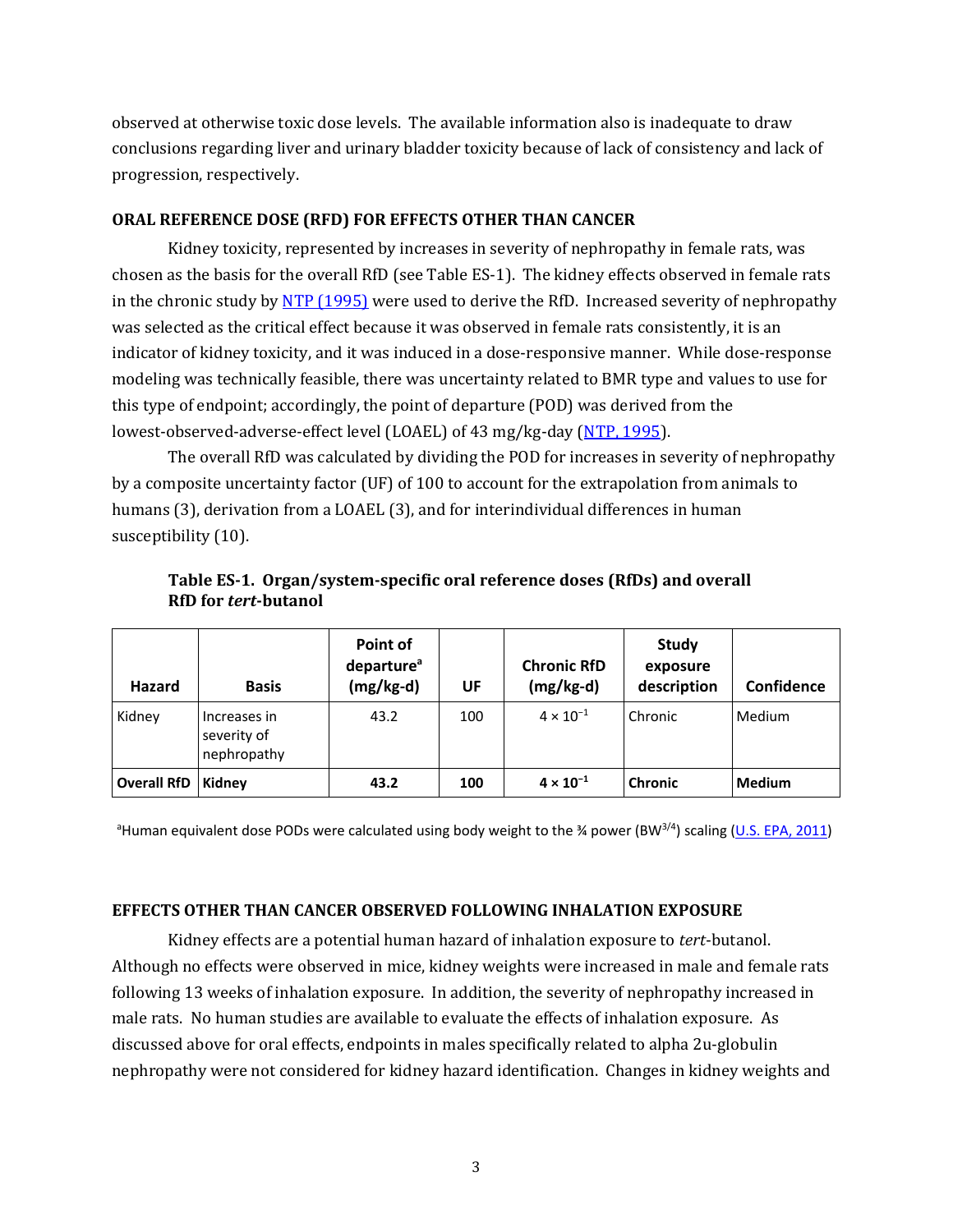severity of nephropathy in females, however, are considered a result of *tert*-butanol exposure and are appropriate for identifying a hazard to the kidney.

# **INHALATION REFERENCE CONCENTRATION (RFC) FOR EFFECTS OTHER THAN CANCER**

Kidney toxicity, represented by increases in severity of nephropathy, was chosen as the basis for the RfC (see [Table](#page-3-0) ES-2). Although endpoints from a route-specific study were considered, the availability of a physiologically based pharmacokinetic (PBPK) model for *tert*-butanol in rats [\(Borghoff et al., 2016\)](https://hero.epa.gov/hero/index.cfm?action=search.view&reference_id=3449552) allowed for more specific and sensitive equivalent inhalation PODs derived from a route-to-route (RTR) extrapolation from the PODs of the oral **NTP (1995)** study. The POD adjusted for the human equivalent concentration (HEC) was  $491 \text{ mg/m}^3$  based on increases in severity of nephropathy.

As discussed in Section 2.2.2, it is recognized that there is uncertainty in RTR extrapolation because actual risk may not correlate exactly with the internal dose metric used for the extrapolation (in this case, average blood concentration of *tert*-butanol). EPA is not aware of a quantitative analysis of such uncertainty; it would involve comparing cross-route extrapolation to toxicity data for a number of chemicals and endpoints sufficient to characterize the accuracy of the approach. Such an analysis is beyond the scope of this assessment. However, it is EPA's judgment that this uncertainty is less than the uncertainty of the alternative, which would be to base the RfC on the subchronic toxicity data. In particular, toxicity to the kidney requires that *tert*-butanol be systemically distributed in the blood, hence the toxicity must be correlated with some measure of blood concentration. The uncertainty in the extrapolation occurs because the metric used might not accurately predict the effect, versus other possible metrics such as peak concentration.

The RfC was calculated by dividing the POD by a composite UF of 100 to account for toxicodynamic differences between animals and humans (3), derivation from a LOAEL (3), and interindividual differences in human susceptibility (10).

| Hazard             | <b>Basis</b>                            | Point of<br>departure <sup>a</sup><br>(mg/m <sup>3</sup> ) | UF  | <b>Chronic RfC</b><br>(mg/m <sup>3</sup> ) | Study<br>exposure<br>description | Confidence    |
|--------------------|-----------------------------------------|------------------------------------------------------------|-----|--------------------------------------------|----------------------------------|---------------|
| Kidney             | Increases in severity<br>of nephropathy | 491                                                        | 100 | $5 \times 10^{0}$                          | l Chronic                        | Medium        |
| <b>Overall RfC</b> | Kidney                                  | 491                                                        | 100 | $5 \times 10^{0}$                          | l Chronic                        | <b>Medium</b> |

# <span id="page-3-0"></span>**Table ES-2. Organ/system-specific inhalation reference concentrations (RfCs) and overall RfC for** *tert***-butanol**

BMDL = benchmark dose lower confidence limit.

<sup>a</sup>Continuous inhalation HEC that leads to the same average blood concentration of *tert*-butanol as drinking water exposure to the rat at the BMDL.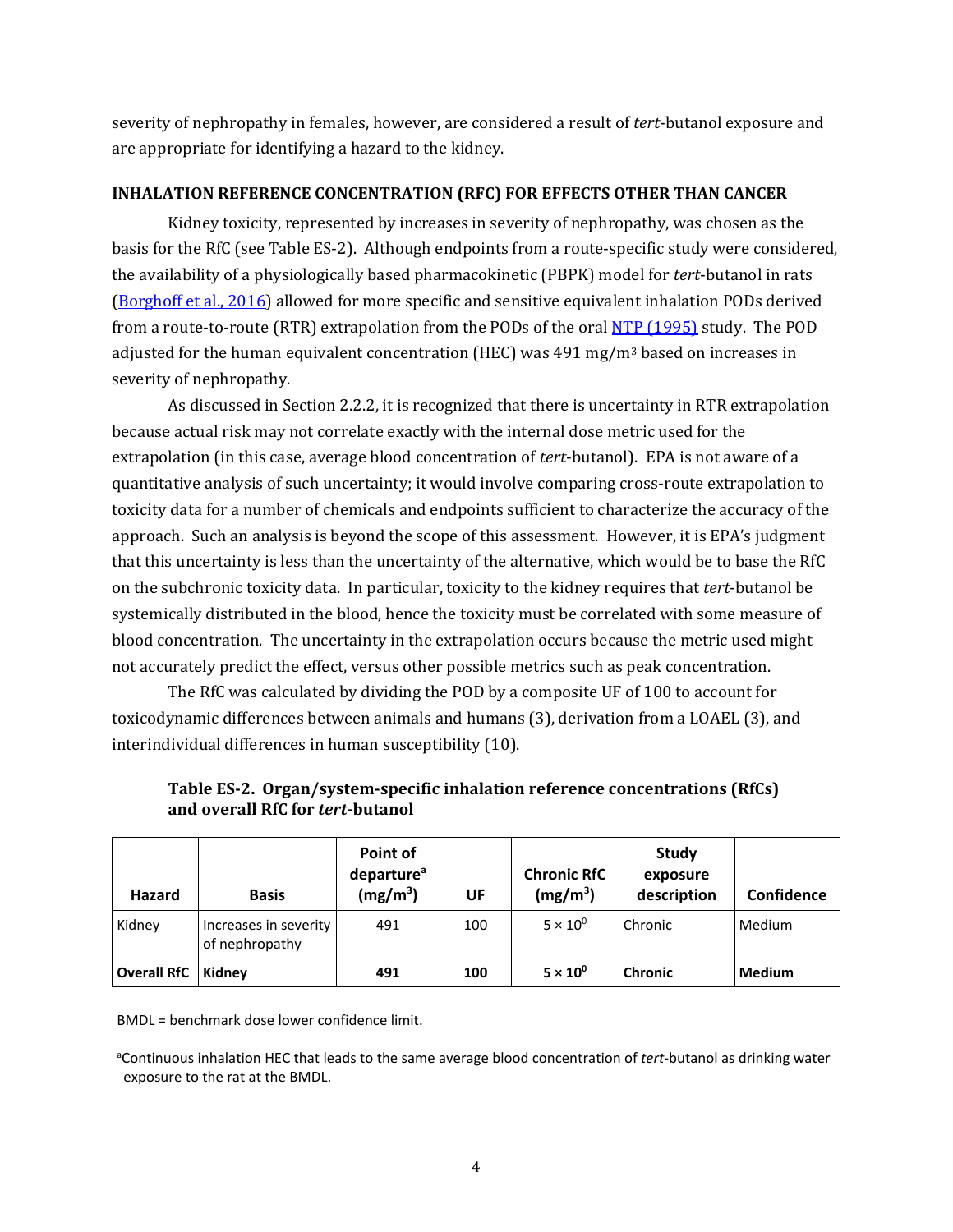#### **EVIDENCE OF HUMAN CARCINOGENICITY**

Under EPA Cancer Guidelines [\(U.S. EPA, 2005a\)](https://hero.epa.gov/hero/index.cfm?action=search.view&reference_id=6324329), there is *suggestive evidence of carcinogenic potential* for *tert*-butanol. *tert*-Butanol induced kidney tumors in male (but not female) rats and thyroid tumors (primarily benign) in male and female mice following long-term administration in drinking water  $(MTP, 1995)$ . The potential for carcinogenicity applies to all routes of human exposure.

### **QUANTITATIVE ESTIMATE OF CARCINOGENIC RISK FROM ORAL EXPOSURE**

In accordance with EPA's guidance on alpha 2u-globulin [\(U.S. EPA, 1991b\)](https://hero.epa.gov/hero/index.cfm?action=search.view&reference_id=8567), rat kidney tumors are unsuitable for quantitative analysis because not enough data are available to determine the relative contribution of alpha 2u-globulin nephropathy and other processes to the overall kidney tumor response. A quantitative estimate of carcinogenic potential from oral exposure to *tert*-butanol was based on the increased incidence of thyroid follicular cell adenomas in female B6C3F1 mice and thyroid follicular cell adenomas and carcinomas in male B6C3F1 mice (NTP, [1995\)](https://hero.epa.gov/hero/index.cfm?action=search.view&reference_id=91022). The study included histological examinations for tumors in many different tissues, contained three exposure levels and controls, contained adequate numbers of animals per dose group (~50/sex/group), treated animals for up to 2 years, and included detailed reporting of methods and results.

Although *tert*-butanol was considered to have only *suggestive evidence of carcinogenic potential*, the National Toxicology Program (NTP) study was well conducted and suitable for quantitative analysis. Slope factors were derived for thyroid tumors in female or male mice. The modeled *tert*-butanol POD was scaled to human equivalent doses (HEDs) according to EPA guidance by converting the benchmark dose lower confidence limit corresponding to 10% extra risk (BMDL<sub>10</sub>) on the basis of body weight scaling to the  $\frac{3}{4}$  power (BW<sup>3/4</sup>) [\(U.S. EPA, 2011,](https://hero.epa.gov/hero/index.cfm?action=search.view&reference_id=752972) [2005b\)](https://hero.epa.gov/hero/index.cfm?action=search.view&reference_id=86237). Using linear extrapolation from the  $BMDL_{10}$ , a human equivalent oral slope factor was derived (slope factor =  $0.1/BMDL_{10}$ ). The resulting oral slope factor is  $5 \times 10^{-4}$  per mg/kg-day.

# **QUANTITATIVE ESTIMATE OF CARCINOGENIC RISK FROM INHALATION EXPOSURE**

No chronic inhalation studies of exposure to *tert*-butanol are available. Although the mouse thyroid tumors served as the basis for the oral slope factor, RTR extrapolation is not possible for these thyroid effects in mice because the only PBPK model available is for rats. Therefore, no quantitative estimate of carcinogenic risk could be determined for inhalation exposure.

# **SUSCEPTIBLE POPULATIONS AND LIFESTAGES FOR CANCER AND NONCANCER OUTCOMES**

Information is inadequate to identify any populations or lifestages that might be especially susceptible to *tert*-butanol.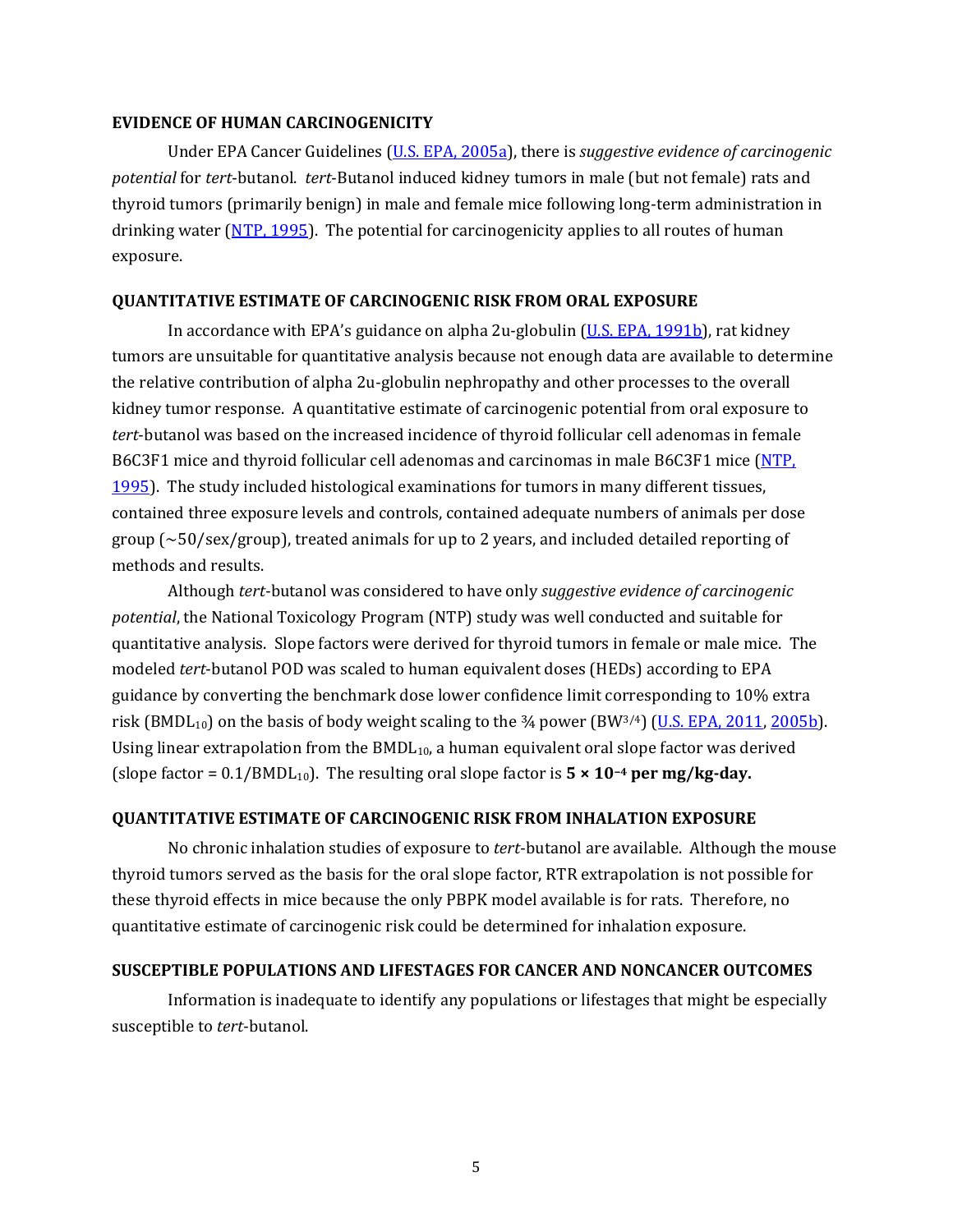#### **KEY ISSUES ADDRESSED IN ASSESSMENT**

This document assesses the human relevance of the kidney effects observed in male and female rats, particularly as the effects relate to alpha 2u-globulin nephropathy and the exacerbation of chronic progressive nephropathy. EPA 1991 and International Agency for Research on Cancer (IARC) 1999 frameworks were used to evaluate whether *tert*-butanol caused alpha 2u-globulin-associated nephropathy [\(Capen et al., 1999;](https://hero.epa.gov/hero/index.cfm?action=search.view&reference_id=699905) [U.S. EPA, 1991a\)](https://hero.epa.gov/hero/index.cfm?action=search.view&reference_id=635839). The presence of alpha 2u-globulin in the hyaline droplets was confirmed in male rats by alpha 2u-globulin immunohistochemical staining. Linear mineralization and tubular hyperplasia were reported in male rats, although only in the chronic study. Other subsequent steps in the pathological sequence, including necrosis, exfoliation, and granular casts, either were absent or inconsistently observed across subchronic or chronic studies. None of these effects occurred in female rats or in either sex of mice, although these endpoints were less frequently evaluated in these models. Evidence implies that an alpha 2u-globulin MOA is operative, although it is relatively weak in response to *tert*-butanol and is not solely responsible for the renal tubule nephropathy observed in male rats. Chronic progressive nephropathy (CPN) also plays a role in exacerbating nephropathy in both male and female rats. While the etiology of CPN is unknown [\(NIEHS, 2019;](https://hero.epa.gov/hero/index.cfm?action=search.view&reference_id=5098230) [Hard and Khan, 2004;](https://hero.epa.gov/hero/index.cfm?action=search.view&reference_id=782757) Peter et [al., 1986\)](https://hero.epa.gov/hero/index.cfm?action=search.view&reference_id=194755) and it has no known analog in the aging human kidney [\(NIEHS, 2019;](https://hero.epa.gov/hero/index.cfm?action=search.view&reference_id=5098230) [Hard et al., 2009\)](https://hero.epa.gov/hero/index.cfm?action=search.view&reference_id=667590), it cannot be ruled out that a chemical which exacerbates CPN in rats could also exacerbate disease processes in the human kidney (e.g. chronic kidney disease, diabetic nephropathy, glomerulonephritis, interstitial nephritis, etc.) [\(NIEHS, 2019\)](https://hero.epa.gov/hero/index.cfm?action=search.view&reference_id=5098230). Several other effects in the kidney unrelated to alpha 2u-globulin were observed in female rats, including suppurative inflammation, transitional epithelial hyperplasia, and increased kidney weights [\(NTP, 1997,](https://hero.epa.gov/hero/index.cfm?action=search.view&reference_id=86707) [1995\)](https://hero.epa.gov/hero/index.cfm?action=search.view&reference_id=91022). These specific effects observed in female rats, not confounded by alpha 2u-globulin-related processes, are considered the result of *tert*-butanol exposure, and therefore, relevant to humans.

Concerning cancer, alpha 2u-globulin accumulation is indicated as relatively weak in response to *tert*-butanol exposure and not the sole mechanism responsible for the renal tubule carcinogenicity observed in male rats. CPN and other effects induced by both alpha 2u-globulin processes and *tert*-butanol play a role in renal tubule nephropathy, and the evidence indicates that CPN augments the renal tubule tumor induction associated with *tert*-butanol exposure in male rats. Poor dose-response relationships between alpha 2u-globulin processes and renal tumors in male rats and a lack of renal tumors in female rats despite increased CPN severity, however, suggest that other, unknown processes contribute to renal tumor development. Based on this analysis of available MOA data, these renal tumors are considered relevant to humans.

In addition, an increase in the incidence of thyroid follicular cell adenomas was observed in male and female mice in a 2-year drinking water study [\(NTP, 1995\)](https://hero.epa.gov/hero/index.cfm?action=search.view&reference_id=91022). Thyroid follicular cell hyperplasia was considered a preneoplastic effect associated with the thyroid tumors, and the incidences of follicular cell hyperplasias were elevated in both male and female B6C3F1 mice following exposure. [U.S. EPA](https://hero.epa.gov/hero/index.cfm?action=search.view&reference_id=30018) (1998a) describes the procedures the Agency uses in evaluating